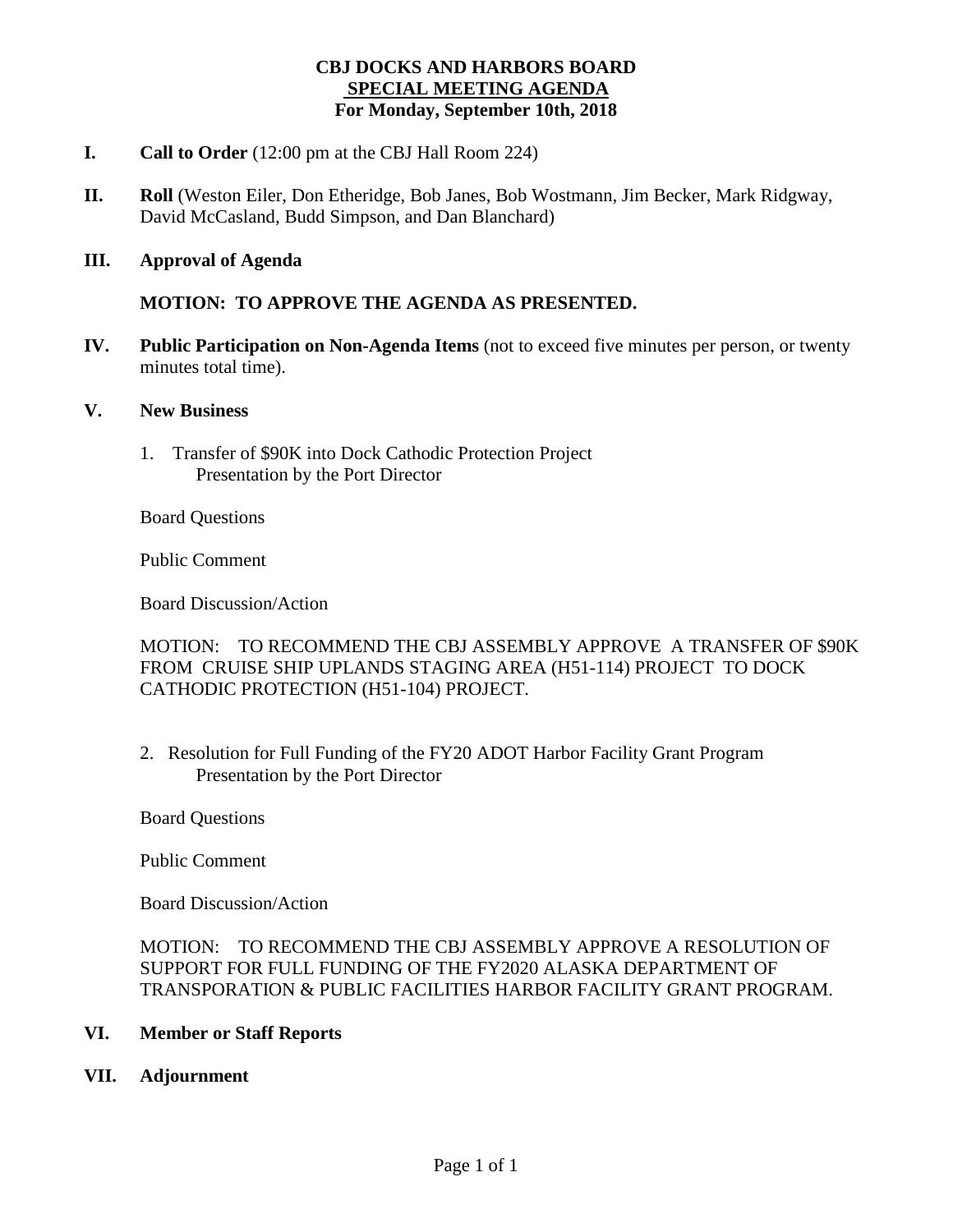### MEMORANDUM DOCKS AND HARBORS

## CITY/BOROUGH OF JUNEAU

155 South Seward Street, Juneau, Alaska 99801

#### **FAXED MEMORANDUM**

FROM: Carl Uchytil Port Director

TO: Bidders Bidders Date: August 30, 2018

SUBJ: POSTING NOTICE OF BIDS Downtown Waterfront Sheet Pile Wall Coatings Contract No. DH19-001

This memo is to post a notice of the results of the bid opening on August 30, 2018, for the subject project. The bidders and their total bids are as follows:

| <b>Bidders</b>       | <b>Total bid</b> |
|----------------------|------------------|
| PURCELL P&C, LLC     | \$260,000.00     |
| DAMA INDUSTRIAL, LLC | \$374,074.00     |
| Engineer's Estimate  | \$192,000.00     |

The apparent low bidder is Purcell P&C, LLC. The CBJ intends to award the Total Bid in the amount of \$260,000.00. Award will be forwarded to the August 30, 2018, Docks and Harbors Board meeting for approval. Recommendation to award the Total Bid in the amount of \$260,000.00 will be forwarded to the CBJ Assembly for approval at the Regular Assembly Meeting on September 17, 2018**.** 

This notice begins the protest period per Purchasing Code 53.50.062. Protests will be executed in accordance with CBJ Ordinance 53.50.062 "Protests", and 53.50.080 "Administration of Protest." The CBJ Purchasing Code is available online at:<http://www.juneau.org/law> or from the CBJ Purchasing Division at (907) 586-5258.

The apparent low bidder has until *4:30 p.m. on* **September 7, 2018***,* to submit Section 00360 - Subcontractor Report and Section 00370 - Contractor's Financial Responsibility to the Engineering Department Contracts Office. The Subcontractor Report must be submitted even if there are no subcontractors planned for the job.

c. Erich Schaal, Port Engineer

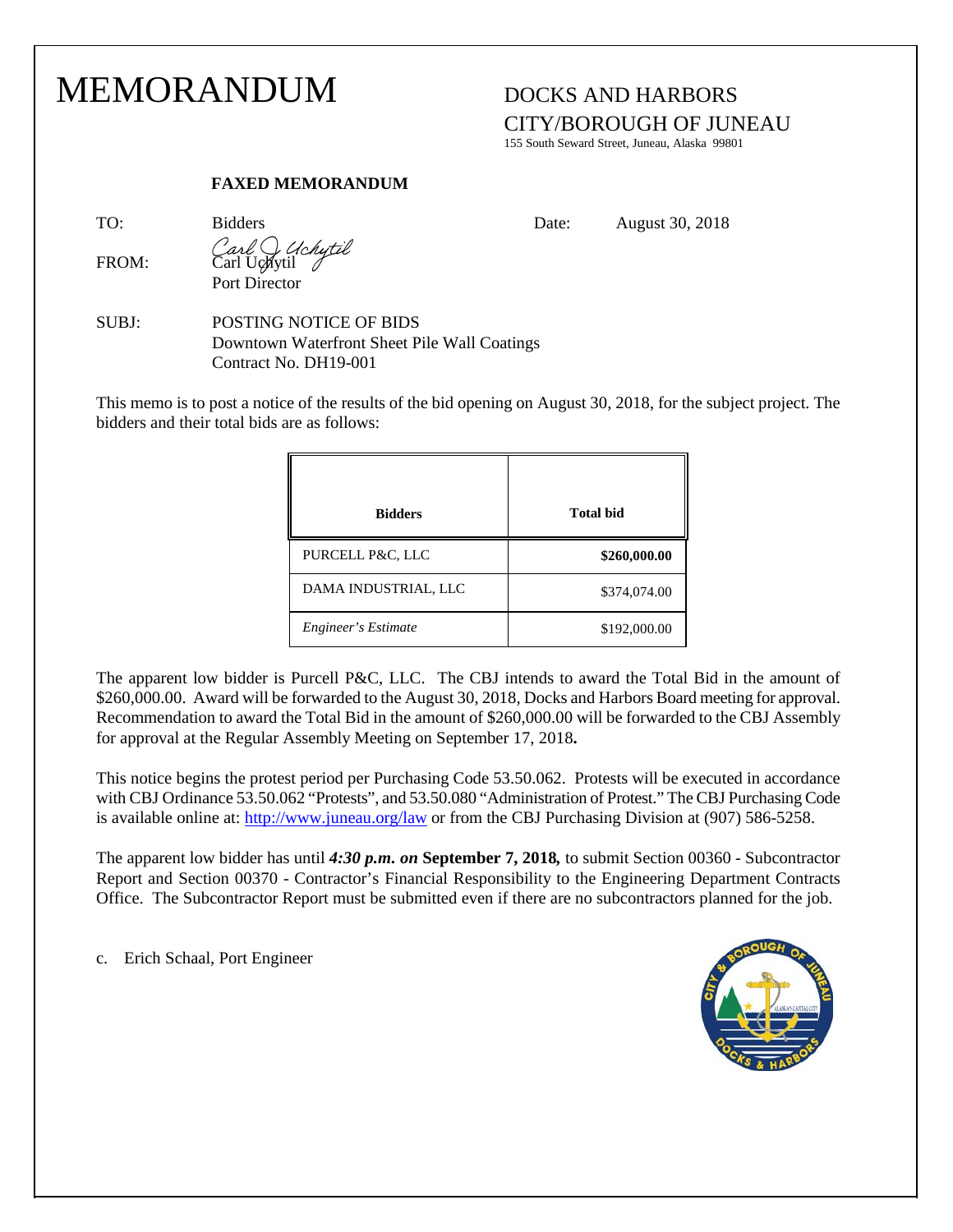| <b>BID SUMMARY</b><br>Reviewed by:                                                                |                 |                      | Caleb Comas                       |                 |                            | <b>Certified by: Greg Smith</b> |                                                                     |                   |     |                                                                 |                   |      |               |  |  |  |
|---------------------------------------------------------------------------------------------------|-----------------|----------------------|-----------------------------------|-----------------|----------------------------|---------------------------------|---------------------------------------------------------------------|-------------------|-----|-----------------------------------------------------------------|-------------------|------|---------------|--|--|--|
| <b>Project Title</b><br>Downtown Waterfront Sheet Pile Wall Coatings<br>DH19-001<br> Contract No. |                 |                      |                                   |                 | <b>Engineer's Estimate</b> |                                 | <b>Purcell P&amp;C LLC</b><br>6456 S. 144th St<br>Tukwila, WA 98168 |                   |     | DAMA INDUSTRIAL, LLC<br>1207 #. 73rd Ave<br>Anchorage, AK 99801 |                   |      |               |  |  |  |
| <b>Bid Opening Date:</b><br>August 30, 2018                                                       |                 |                      | File No. 1505<br>CIP No.: H51-104 |                 |                            |                                 |                                                                     |                   |     |                                                                 |                   |      |               |  |  |  |
| <b>PAY ITEM</b>                                                                                   |                 | PAY ITEM DESCRIPTION | <b>UNIT PRICE</b>                 | <b>QUANTITY</b> | <b>UNIT PRICE</b>          |                                 | <b>AMOUNT</b>                                                       | <b>UNIT PRICE</b> |     | <b>AMOUNT</b>                                                   | <b>UNIT PRICE</b> |      | <b>AMOUNT</b> |  |  |  |
| 11505.1                                                                                           | Mobilization    |                      | Lump Sum                          | All Rea'd       | Lump Sum                   | \$                              | 38,400.00                                                           | Lump Sum          | \$. | 20,000.00                                                       | Lump Sum          | £.   | 37,407.00     |  |  |  |
| 19960.1                                                                                           | Marine Coatings |                      | Lump Sum                          | All Reg'd       | Lump Sum                   | \$                              | 153,600.00                                                          | Lump Sum          | \$  | 240,000.00                                                      | Lump Sum          | - \$ | 336,667.00    |  |  |  |
|                                                                                                   | Total Base Bid  |                      |                                   |                 |                            |                                 | 192,000.00                                                          |                   |     | 260,000.00                                                      |                   |      | 374,074.00    |  |  |  |

 $\sim 100$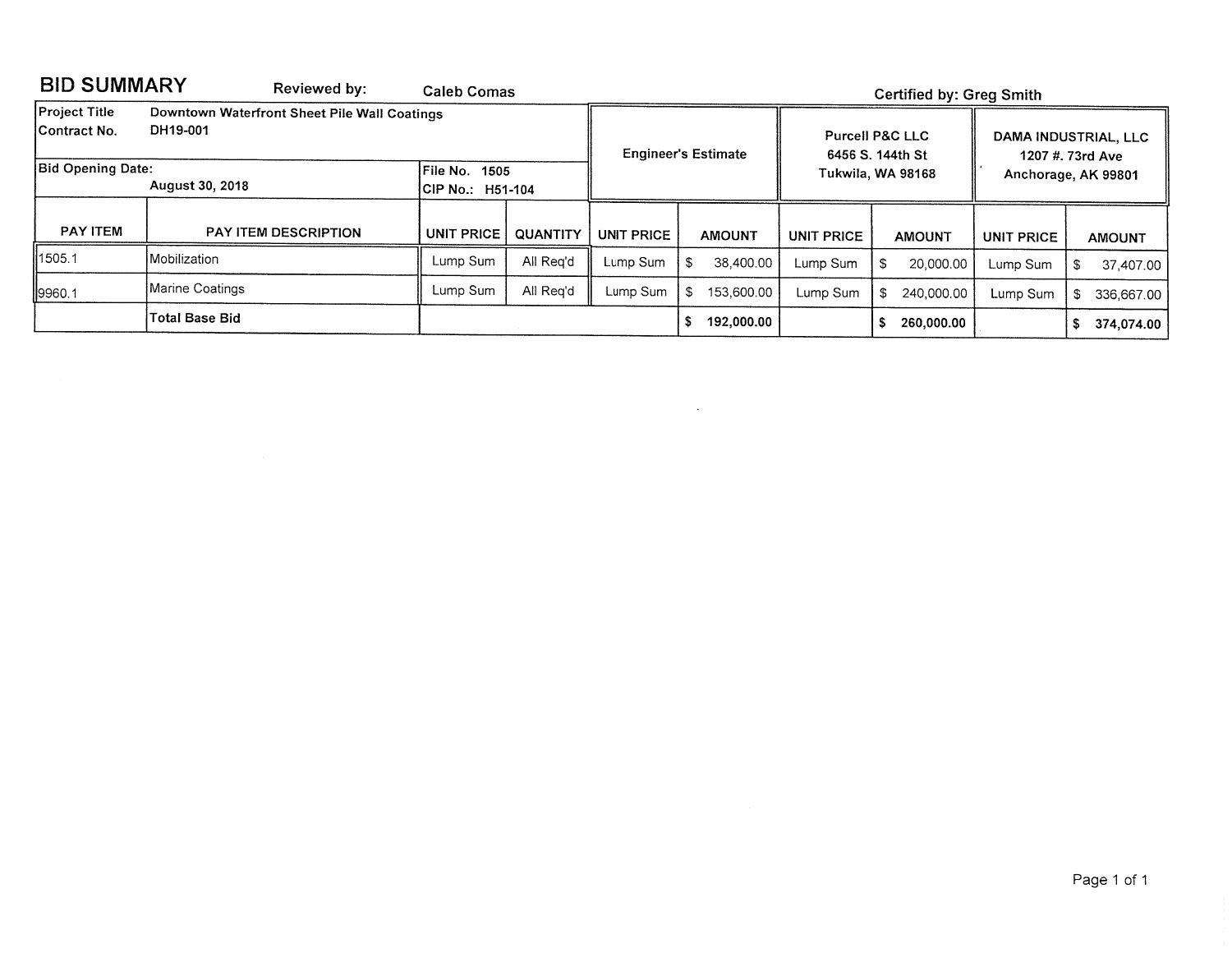Manager's Report

The CBJ Docks and Harbors Board requests a transfer of funds from CIP account H51-114 (Cruise Ship Uplands Staging Area) to CIP account H51- 104 (Dock Cathodic Protection).

The request is to transfer \$90,000 to an existing CIP account to allow the completion of a three phased project providing corrosion protection of key components of the downtown dock facilities. Phase III of the project will provide new corrosion protective coatings to the steel sheet pile wall waterside of Marine Park.

The low bid for the project was \$260,000. The existing account (H51-104) currently has \$240,342.71. The requested \$90,000 would cover the bid amount plus engineering services for construction administration and inspection; project contingency; and staff times to manage the project.

If the transfer is approved account H51-104 would have sufficient funds to complete the project and account H51-114 would be closed.

The Docks and Harbors Board recommended the Assembly approve this transfer request at a special meeting on September  $10<sup>th</sup>$ . The Chair of the Public Works & Facilities Committee was consulted and concurred with staff recommendation to forgo the PWFC process to expedite the project award.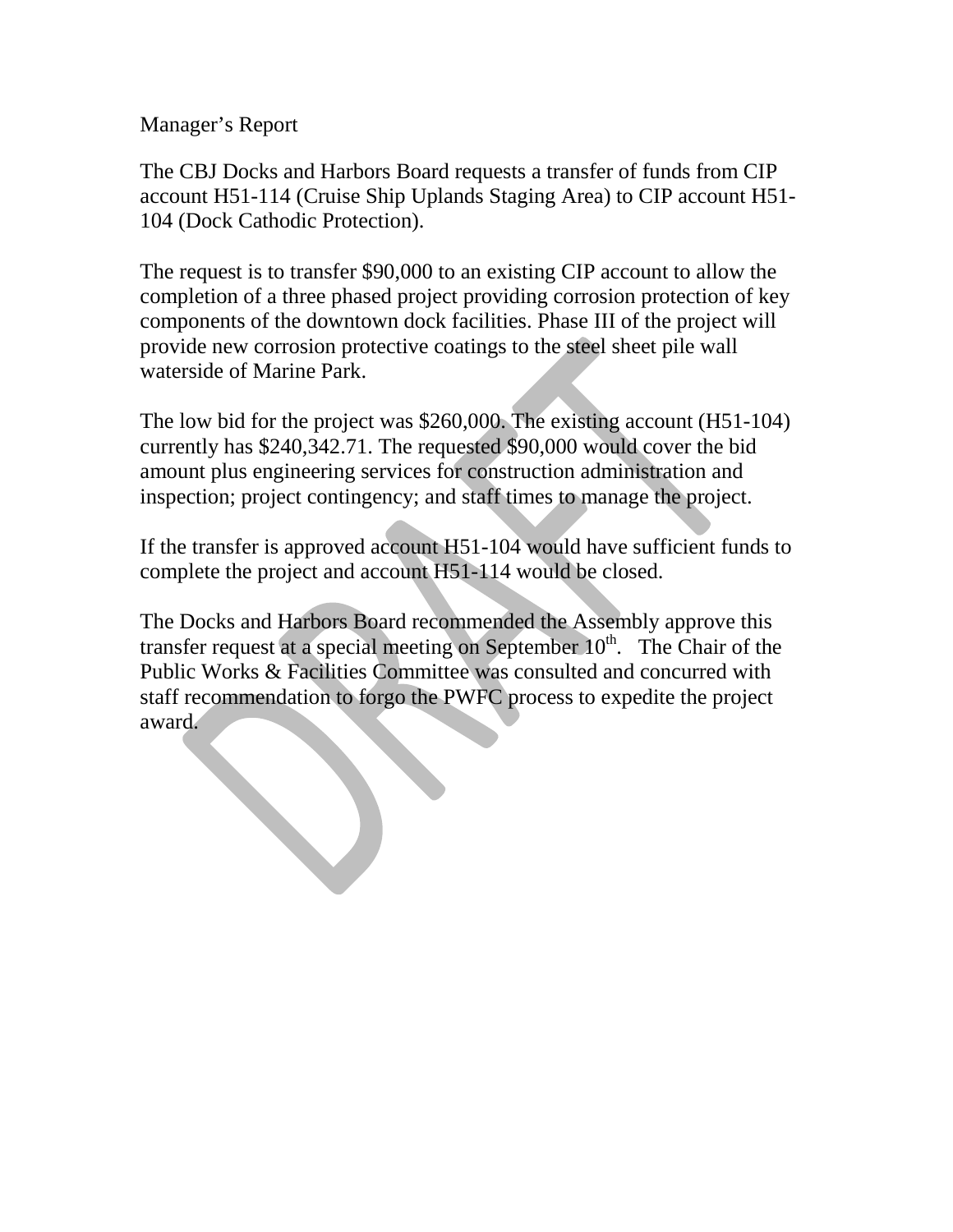Presented by: The Manager Introduced: 9/17/2018 Drafted by: R. Palmer

#### **RESOLUTION OF THE CITY AND BOROUGH OF JUNEAU, ALASKA**

#### **Serial No. ####**

#### **A Resolution in Support of Full Funding from the State of Alaska for the Municipal Harbor Facility Grant Program.**

WHEREAS, a majority of the public boat harbors in Alaska were constructed by the State during the 1960s and 1970s; and

WHEREAS, these harbor facilities represent critical transportation links and are the transportation hubs for waterfront commerce and economic development in Alaskan coastal communities; and

WHEREAS, these harbor facilities are ports of refuge and areas for protection of oceangoing vessels and fishermen throughout the State of Alaska, especially in coastal Alaskan communities; and

WHEREAS, over the past 30 years, the State of Alaska has transferred ownership of most of these state-owned harbors, many of which were at or near the end of their service life at the time of transfer, to local municipalities; and

WHEREAS, the municipalities accepted ownership from the State of Alaska despite knowing that the harbor facilities were in poor condition at the time of transfer due to the State's failure to keep up with deferred maintenance; and

WHEREAS, consequently, when local municipal harbormasters formulated their annual harbor facility budgets, they inherited a major financial burden that their local municipal governments could not afford; and

WHEREAS, in response to this financial burden, the Governor and the Alaska Legislature passed legislation in 2006, supported by the Alaska Association of Harbormasters and Port Administrators, to create the Harbor Facility Grant Program, AS 29.60.800; and

WHEREAS, the Department of Transportation and Public Facilities administers this program by reviewing, scoring, and ranking applicants seeking the limited state funds; and

WHEREAS, for each harbor facility grant application, the municipalities have committed to invest 100 percent of the design and permitting costs and 50 percent of the construction cost; and

WHEREAS, the City and Borough of Juneau along with the municipalities of the City of Ketchikan, the City and Borough of Sitka, the Municipality of Anchorage, and the City of Angoon have offered to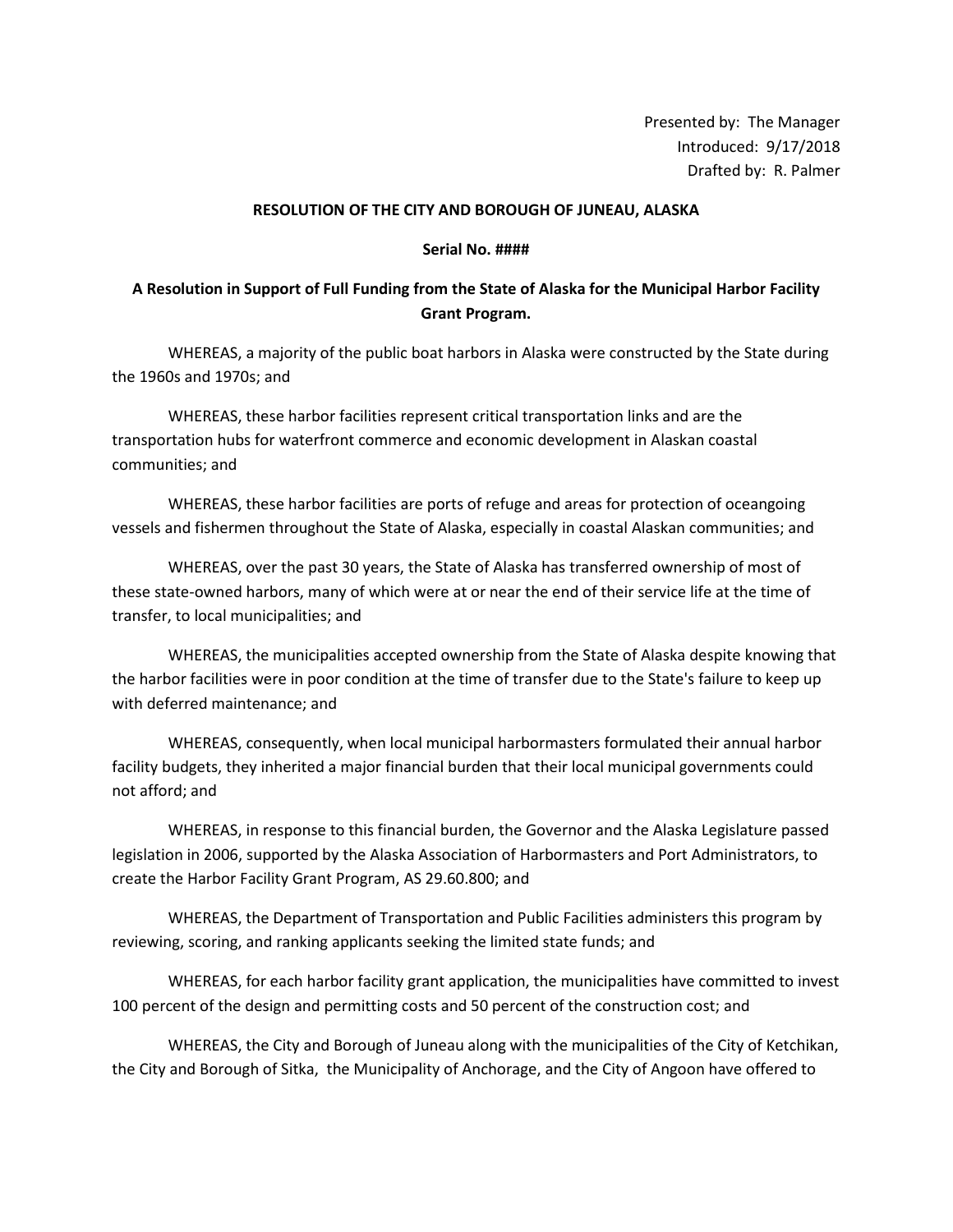contribute \$7,409,439 in local match funding for FY2020 towards seven harbor projects of significant local importance, as required by the Municipal Harbor Facility Grant Program; and

WHEREAS, completion of these harbor facility projects is dependent on the 50 percent match from the State of Alaska's Municipal Harbor Facility Grant Program; and

WHEREAS, during the last ten years the Municipal Harbor Facility Grant Program has only been fully funded twice; and

WHEREAS, during the last ten years the backlog of projects necessary to repair and replace these former state-owned harbors has increased to over \$100,000,000.

Now, THEREFORE, BE IT RESOLVED BY THE ASSEMBLY OF THE CITY AND BOROUGH OF JUNEAU, ALASKA:

**Section 1.** The Assembly of the City and Borough of Juneau urges full funding in the amount of \$7,409,439 by the Governor and the Alaska Legislature for the State of Alaska's Harbor Facility Grant Program in the FY2020 State Capital Budget in order to ensure enhanced safety and economic prosperity among Alaskan coastal communities.

**Section 2. Effective Date.** This resolution shall be effective immediately after its adoption.

Adopted this 17th day of September, 2018.

Kendell D. Koelsch, Mayor

\_\_\_\_\_\_\_\_\_\_\_\_\_\_\_\_\_\_\_\_\_\_\_\_\_\_\_\_\_\_\_\_\_\_\_\_\_\_\_

Attest:

Beth McEwen, Municipal Clerk

\_\_\_\_\_\_\_\_\_\_\_\_\_\_\_\_\_\_\_\_\_\_\_\_\_\_\_\_\_\_